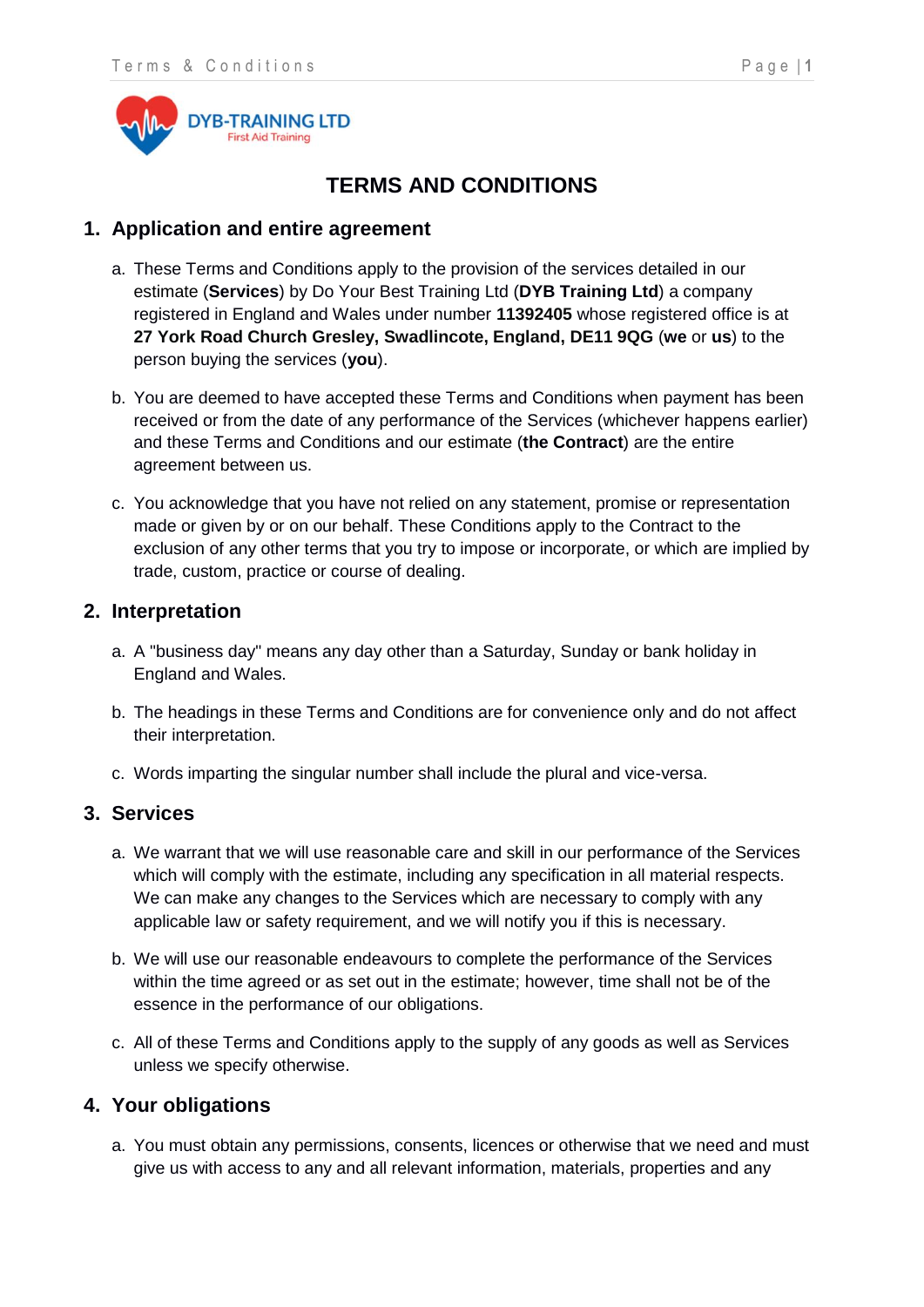

other matters which we need to provide the Services.

- b. If you do not comply with clause 10, we can terminate the Services.
- c. We are not liable for any delay or failure to provide the Services if this is caused by your failure to comply with the provisions of this section (**Your obligations**).

# **5. Fees**

- a. The fees (**Fees**) for the Services are set out in the estimate and are on a time and materials basis.
- b. In addition to the Fees, we can recover from you a) reasonable incidental expenses including, but not limited to, travelling expenses, hotel costs, subsistence and any associated expenses, b) the cost of services provided by third parties and required by us for the performance of the Services, and c) the cost of any materials required for the provision of the Services.
- c. You must pay us for any additional services provided by us that are not specified in the estimate in accordance with our then current, applicable hourly rate in effect at the time of performance or such other rate as may be agreed between us. The provisions of clause 14 also apply to these additional services.
- d. DYB Training Ltd is not a VAT registered company

# **6. Cancellation and amendment**

- a. Your requested dates will be held for 3 working days from the date the booking form was sent.
- b. Once the booking form has been received and your invoice issued, your dates will be held for a further 7 days.
- c. Either we or you can cancel a booking for any reason prior to you making the payment in full for the services.
- d. If you want to amend any details of the Services, you must tell us in writing as soon as possible. We will use reasonable endeavours to make any required changes and additional costs will be included in the Fees and invoiced to you.
- e. If, due to circumstances beyond our control, including those set out in the clause below (**Circumstances beyond a party's control**), we have to make any change in the Services or how they are provided, we will notify you immediately. We will use reasonable endeavours to keep any such changes to a minimum.

# **7. Payment**

a. We will invoice you for payment of the Fees once the booking form has been completed and returned by you.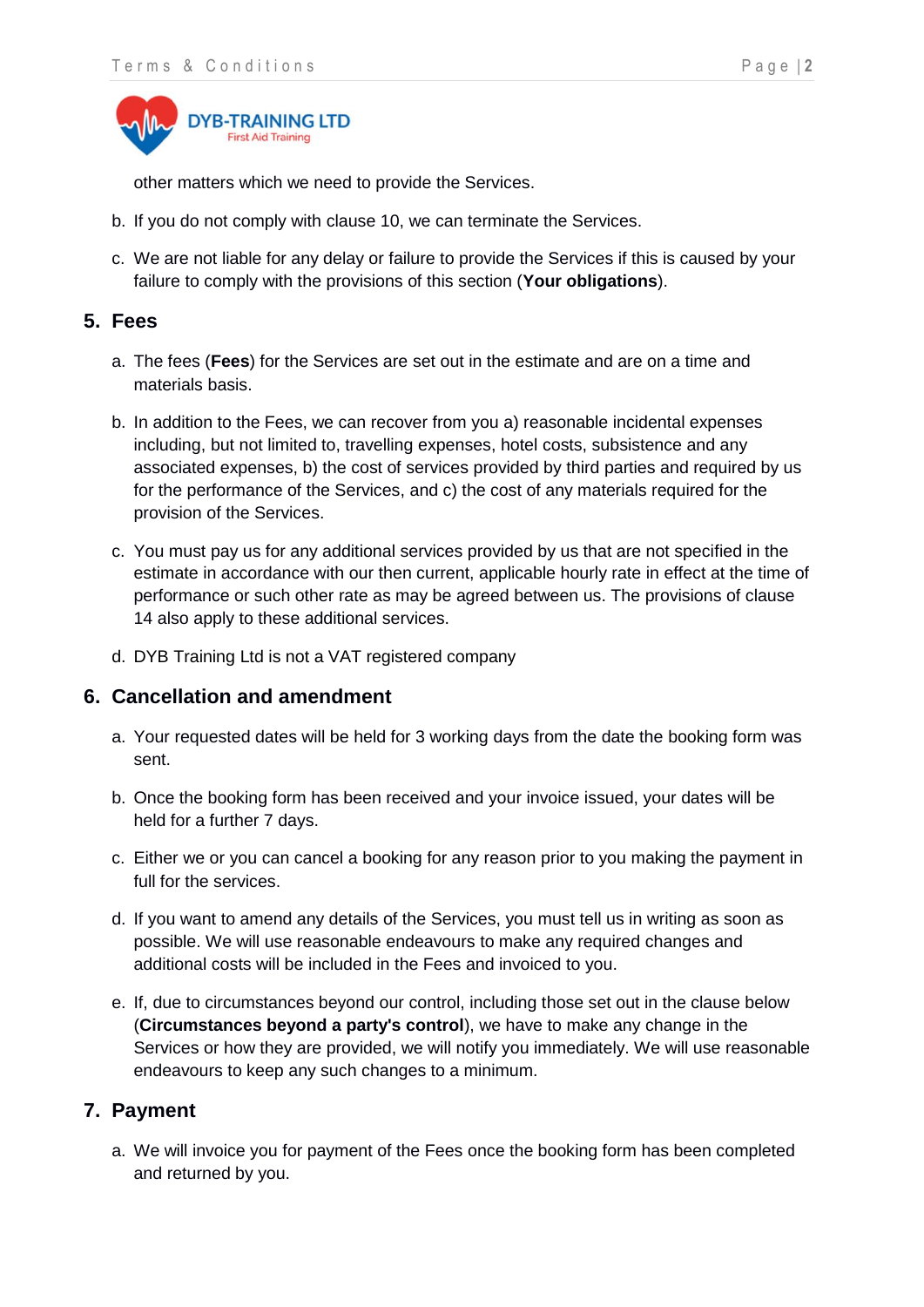

- b. You must pay the Fees due within 7 days of the date of our invoice or otherwise in accordance with any credit terms agreed between us.
- c. Time for payment shall be of the essence of the Contract.
- d. Without limiting any other right or remedy we have for statutory interest, if you do not pay within the period set out above, your booking will be cancelled automatically by us. Should you wish to continue with your booking after this period, it is your responsibility to check the availability of dates again before making a payment.
- e. All payments due under these Terms and Conditions must be made in full without any deduction or withholding except as required by law and neither of us can assert any credit, set-off or counterclaim against the other in order to justify withholding payment of any such amount in whole or in part.
- f. If you do not pay within the period set out above, we can suspend any further provision of the Services and cancel any future services which have been ordered by, or otherwise arranged with, you.
- g. Receipts for payment will be issued by us only at your request.
- h. All payments must be made in British Pounds unless otherwise agreed in writing between us.

#### **8. Sub-Contracting and assignment**

- a. We can at any time assign, transfer, charge, subcontract or deal in any other manner with all or any of our rights under these Terms and Conditions and can subcontract or delegate in any manner any or all of our obligations to any third party.
- b. You must not, without our prior written consent, assign, transfer, charge, subcontract or deal in any other manner with all or any of your rights or obligations under these Terms and Conditions.

#### **9. Termination**

- a. We can terminate the provision of the Services immediately if you:
	- i. commit a material breach of your obligations under these Terms and Conditions; or
	- ii. fail to make pay any amount due under the Contract on the due date for payment; or
	- iii. are or become or, in our reasonable opinion, are about to become, the subject of a bankruptcy order or take advantage of any other statutory provision for the relief of insolvent debtor; or
	- iv. enter into a voluntary arrangement under Part 1 of the Insolvency Act 1986, or any other scheme or arrangement is made with its creditors; or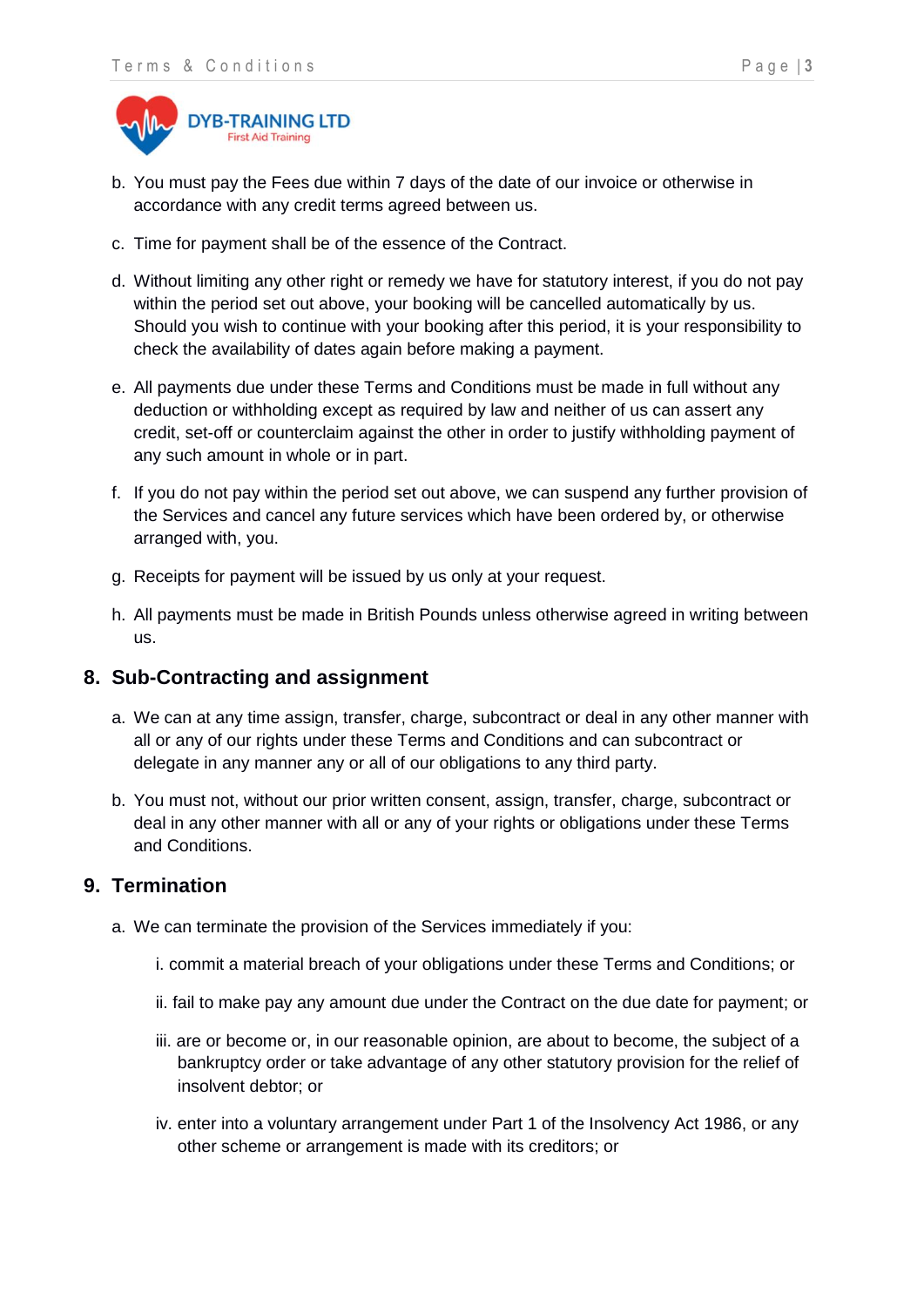

v. convene any meeting of your creditors, enter into voluntary or compulsory liquidation, have a receiver, manager, administrator or administrative receiver appointed in respect of your assets or undertakings or any part of them, any documents are filed with the court for the appointment of an administrator in respect of you, notice of intention to appoint an administrator is given by you or any of your directors or by a qualifying floating charge holder (as defined in para. 14 of Schedule B1 of the Insolvency Act 1986), a resolution is passed, or petition presented to any court for your winding up or for the granting of an administration order in respect of you, or any proceedings are commenced relating to your insolvency or possible insolvency.

#### **10. Intellectual property**

a. We reserve all copyright and any other intellectual property rights which may subsist in any goods supplied in connection with the provision of the Services. We reserve the right to take any appropriate action to restrain or prevent the infringement of such intellectual property rights.

#### **11. Liability and indemnity**

- a. Our liability under these Terms and Conditions, and in breach of statutory duty, and in tort or misrepresentation or otherwise, shall be limited as set out in this clause.
- b. The total amount of our liability is limited to the total amount of Fees payable by you under the Contract.
- c. We are not liable (whether caused by our employees, agents or otherwise) in connection with our provision of the Services or the performance of any of our other obligations under these Terms and Conditions or the estimate for:
	- i. any indirect, special or consequential loss, damage, costs, or expenses or;
	- ii. any loss of profits; loss of anticipated profits; loss of business; loss of data; loss of reputation or goodwill; business interruption; or, other third party claims; or
	- iii. any failure to perform any of our obligations if such delay or failure is due to any cause beyond our reasonable control; or
	- iv. any losses caused directly or indirectly by any failure or your breach in relation to your obligations; or
	- v. any losses arising directly or indirectly from the choice of Services and how they will meet your requirements or your use of the Services or any goods supplied in connection with the Services.
- d. You must indemnify us against all damages, costs, claims and expenses suffered by us arising from any loss or damage to any equipment (including that belonging to third parties) caused by you or your agents or employees.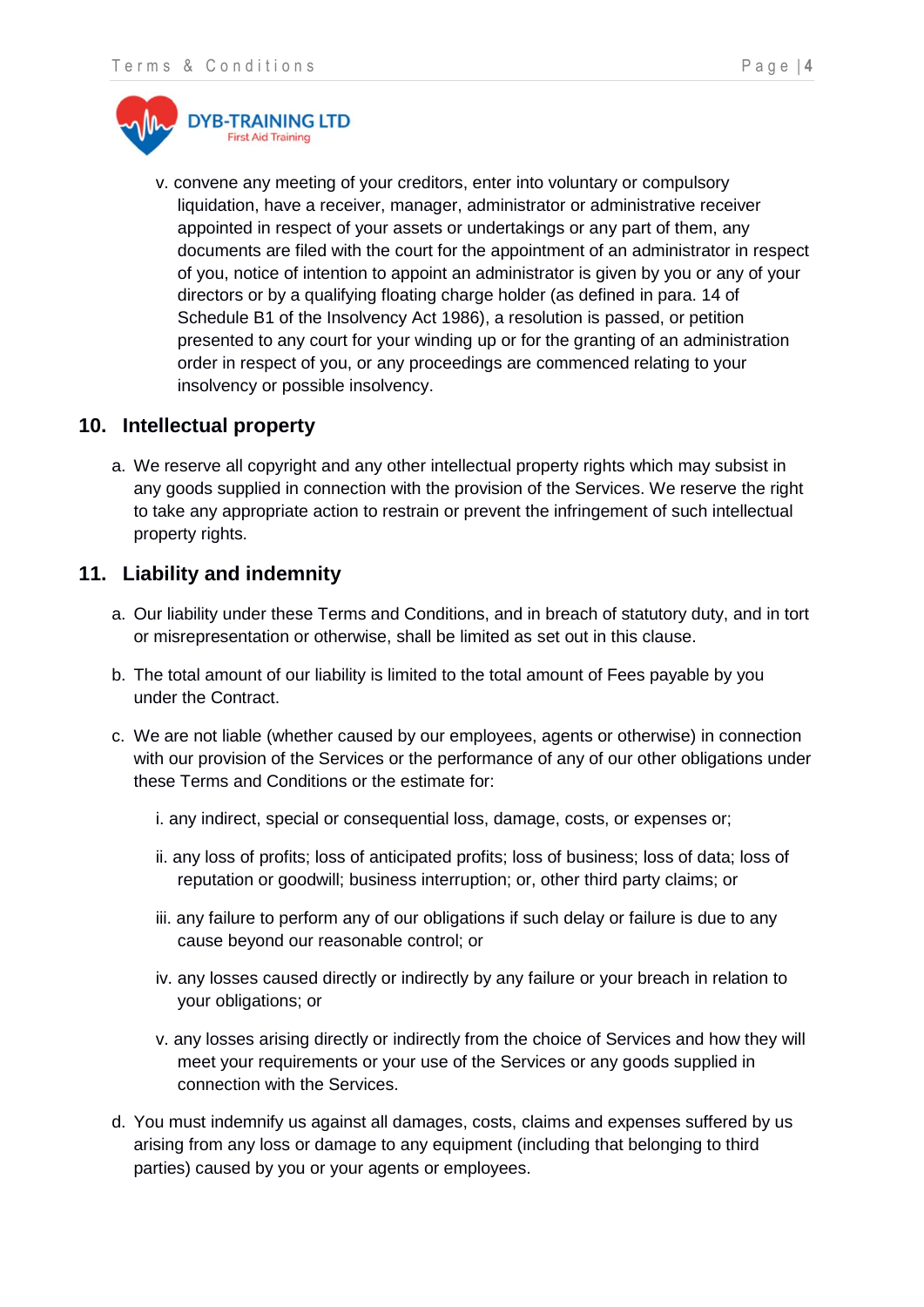

e. Nothing in these Terms and Conditions shall limit or exclude our liability for death or personal injury caused by our negligence, or for any fraudulent misrepresentation, or for any other matters for which it would be unlawful to exclude or limit liability.

# **12. Data Protection**

- a. When supplying the Services to the Customer, the Service Provider may gain access to and/or acquire the ability to transfer, store or process personal data of employees of the Customer.
- b. The parties agree that where such processing of personal data takes place, the Customer shall be the 'data controller' and the Service Provider shall be the 'data processor' as defined in the General Data Protection Regulation (**GDPR**) as may be amended, extended and/or re-enacted from time to time.
- c. For the avoidance of doubt, 'Personal Data', 'Processing', 'Data Controller', 'Data Processor' and 'Data Subject' shall have the same meaning as in the GDPR.
- d. The Service Provider shall only Process Personal Data to the extent reasonably required to enable it to supply the Services as mentioned in these terms and conditions or as requested by and agreed with the Customer, shall not retain any Personal Data longer than necessary for the Processing and refrain from Processing any Personal Data for its own or for any third party's purposes.
- e. The Service Provider shall not disclose Personal Data to any third parties other than employees, directors, agents, sub-contractors or advisors on a strict need-to-know basis and only under the same (or more extensive) conditions as set out in these terms and conditions or to the extent required by applicable legislation and/or regulations.
- f. The Service Provider shall implement and maintain technical and organisational security measures as are required to protect Personal Data Processed by the Service Provider on behalf of the Customer.
- g. For any enquiries or complaints regarding data privacy, you can contact Director at the following e-mail address: [nikki@dybtraining.co.uk.](mailto:nikki@dybtraining.co.uk)

# **13. Circumstances beyond a party's control**

a. Neither of us is liable for any failure or delay in performing our obligations where such failure or delay results from any cause that is beyond the reasonable control of that party. Such causes include, but are not limited to: power failure, Internet Service Provider failure, industrial action, civil unrest, fire, flood, storms, earthquakes, acts of terrorism, acts of war, governmental action or any other event that is beyond the control of the party in question. If the delay continues for a period of 90 days, either of us may terminate or cancel the Services to be carried out under these Terms and Conditions.